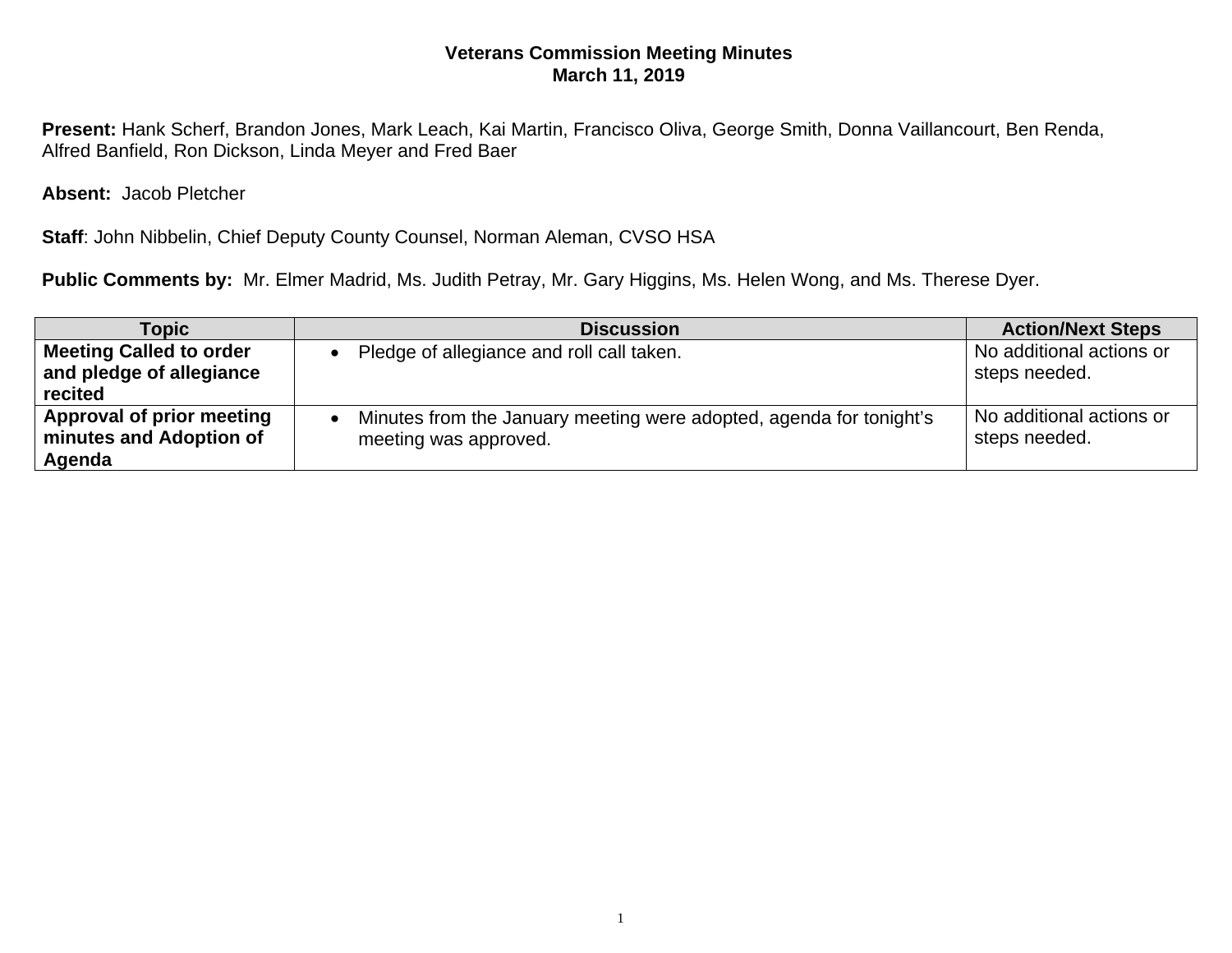## **Veterans Commission Meeting Minutes March 11, 2019**

| <b>Topic</b>                                               | <b>Discussion</b>                                                                                                                                                                                                                      | <b>Action/Next Steps</b>                                                                                                                            |
|------------------------------------------------------------|----------------------------------------------------------------------------------------------------------------------------------------------------------------------------------------------------------------------------------------|-----------------------------------------------------------------------------------------------------------------------------------------------------|
| <b>Public Comments</b>                                     | Public comments given by two in the audience<br>$\bullet$                                                                                                                                                                              | No additional actions or                                                                                                                            |
|                                                            | Mr. Madrid informed the commission of the upcoming stand down<br>$\circ$<br>being coordinated.                                                                                                                                         | steps needed.                                                                                                                                       |
|                                                            | Ms. Judith Petray provided the commission with information<br>$\circ$<br>regarding the Honor Flights out of the San Francisco International<br>airport.                                                                                | No additional steps<br>needed.                                                                                                                      |
|                                                            | Mr. Gary Higgins asked the commission if the county could do a<br>$\circ$<br>proclamation for March 29, 2019, "Welcome Home Vietnam<br>Veterans Day".                                                                                  | Request sent to the<br><b>Board of Supervisors</b>                                                                                                  |
|                                                            | Ms. Helen Wong announced and invited the commission to<br>$\circ$<br>attend the upcoming car show supporting local veterans on<br>March 30th.                                                                                          | No additional steps<br>needed.                                                                                                                      |
|                                                            | Ms. Therese Dyer announced progress on her claim.<br>$\circ$                                                                                                                                                                           | No additional steps<br>needed.                                                                                                                      |
|                                                            | o Mr. Elmer Madrid provided update regarding the Lions proposed<br>stand down for later this year.                                                                                                                                     | No additional steps<br>needed.                                                                                                                      |
| <b>Veteran Commission</b><br><b>Business</b>               | Strategic Planning Session - Ms. Patricia Brown further led the<br>$\bullet$<br>commission into the process of developing goals and objectives<br>regarding the strategic plan. Full report will be made available upon<br>completion. | A small group meeting<br>was set for April 10 <sup>th</sup> . The<br>commission will continue<br>to plan at the next<br>meeting on May 13,<br>2019. |
| <b>Report from CVSO Liaison</b>                            | No report issued due to time restraints.                                                                                                                                                                                               | No report issued.                                                                                                                                   |
| <b>Announcements from</b><br><b>Veterans Commissioners</b> | No announcement made.<br>$\bullet$                                                                                                                                                                                                     | No additional steps<br>needed.                                                                                                                      |